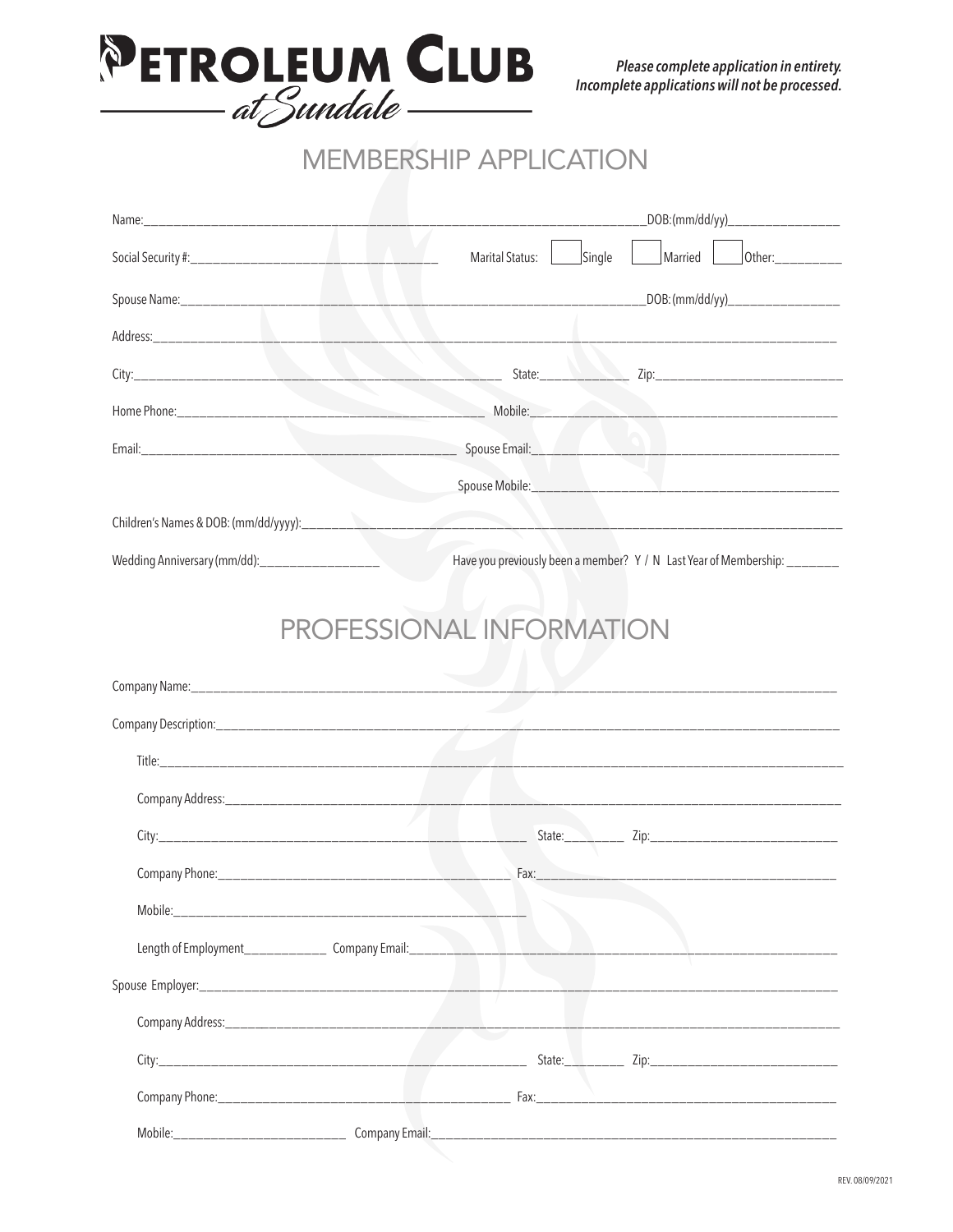## SPONSOR & REFERENCES

## *Sponsorship is not required, but it is recommended for quicker approval of your application for membership.*

| Please list three (3) professional references:                                                   |                                                                                                                                                                                   |  |  |  |  |  |
|--------------------------------------------------------------------------------------------------|-----------------------------------------------------------------------------------------------------------------------------------------------------------------------------------|--|--|--|--|--|
|                                                                                                  |                                                                                                                                                                                   |  |  |  |  |  |
|                                                                                                  |                                                                                                                                                                                   |  |  |  |  |  |
|                                                                                                  | the contract of the contract of the contract of the contract of the contract of                                                                                                   |  |  |  |  |  |
|                                                                                                  |                                                                                                                                                                                   |  |  |  |  |  |
|                                                                                                  | _________________________                                                                                                                                                         |  |  |  |  |  |
|                                                                                                  |                                                                                                                                                                                   |  |  |  |  |  |
| Associations or professional affiliations:                                                       |                                                                                                                                                                                   |  |  |  |  |  |
|                                                                                                  |                                                                                                                                                                                   |  |  |  |  |  |
|                                                                                                  |                                                                                                                                                                                   |  |  |  |  |  |
|                                                                                                  |                                                                                                                                                                                   |  |  |  |  |  |
|                                                                                                  |                                                                                                                                                                                   |  |  |  |  |  |
|                                                                                                  |                                                                                                                                                                                   |  |  |  |  |  |
|                                                                                                  | Submission of this application does not constitute acceptance of the applicant for membership in the Club.<br>An applicant is accepted only upon approval by the Club leadership. |  |  |  |  |  |
|                                                                                                  |                                                                                                                                                                                   |  |  |  |  |  |
|                                                                                                  | <b>MEMBER CATEGORY</b>                                                                                                                                                            |  |  |  |  |  |
| I am applying for membership in the category of:                                                 |                                                                                                                                                                                   |  |  |  |  |  |
|                                                                                                  |                                                                                                                                                                                   |  |  |  |  |  |
| <b>Executive Member</b><br>Other_                                                                |                                                                                                                                                                                   |  |  |  |  |  |
| Senior Executive Member                                                                          |                                                                                                                                                                                   |  |  |  |  |  |
| Corporate Primary Member                                                                         | Processing Fee \$ _____________________                                                                                                                                           |  |  |  |  |  |
| Corporate Associate Member                                                                       | Total Due \$ _____________________                                                                                                                                                |  |  |  |  |  |
| Social Member                                                                                    |                                                                                                                                                                                   |  |  |  |  |  |
| Corporate Primary Member Name:____________________                                               |                                                                                                                                                                                   |  |  |  |  |  |
| Number of Corporate Associates: __________(An application must be filled out by each Associate.) |                                                                                                                                                                                   |  |  |  |  |  |

**Corporate Associate Members must be from the same Company as the Corporate Primary Member.**